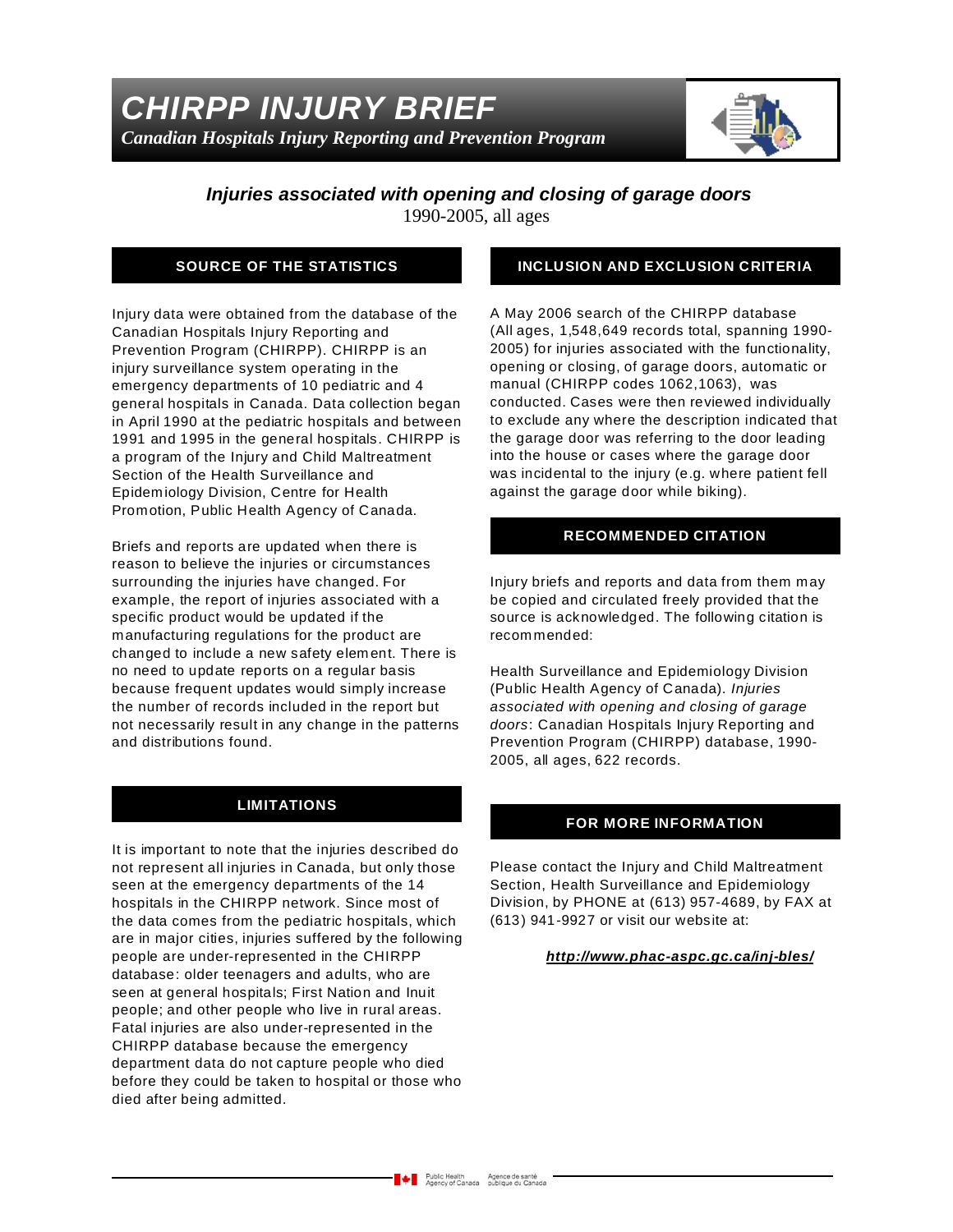# **Background**

An earlier CHIRPP study on injuries associated with garage doors found 183 cases between 1990 and 1995. These injuries were most frequent among children 10-14 years of age (28.4%). Males represented 71% of the cases. Most of the injuries happened in the patient's own home garage (77.6%), most commonly in the summer (37.7%) and many were due to a body part being caught in the door (36.6%). The majority of patients (56.8%) received advice only or minor treatment (treatment with follow-up if necessary), 37.7% required medical follow-up and 4.9% were admitted to hospital. Injuries to the fingers or hand accounted for 62.4% of all injuries. The most frequent type of injury were abrasions, bruises and inflammations (34.6% of all injuries). This current study extends the timeframe to include 2005 data; however, similar patterns were noted.

### **Overview**

Between 1990 and 2005, 622 cases of injuries associated with the opening or closing of garage doors were identified which accounts for 0.04% of all CHIRPP records in this time frame, with no apparent trend.

| Year        | # of cases $(\% )$ | Total/100,000 <sup>‡</sup> |
|-------------|--------------------|----------------------------|
| 1990        | 15(2.4)            | 35.16                      |
| 1991        | 34(5.5)            | 45.13                      |
| 1992        | 30(4.8)            | 41.92                      |
| 1993        | 39(6.3)            | 38.42                      |
| 1994        | 49 (7.9)           | 39.64                      |
| 1995        | 59 (9.5)           | 48.16                      |
| 1996        | 46 (7.4)           | 38.46                      |
| 1997        | 54 (8.7)           | 46.25                      |
| 1998        | 56 (9.0)           | 50.04                      |
| 1999        | 36(5.8)            | 31.18                      |
| 2000        | 46 (7.4)           | 39.97                      |
| 2001        | 36(5.8)            | 31.18                      |
| 2002        | 45(7.2)            | 38.23                      |
| 2003        | 46 (7.4)           | 39.62                      |
| $2004^{++}$ | 12(1.9)            |                            |
| 2005#       | 19(3.1)            | -                          |

**Table 1.** Injuries associated with garage doors, as a proportion of all CHIRPP cases, all ages, both sexes, 1990-2005.

‡Number of cases per 100,000 CHIRPP cases of all types, all ages, for the given year.

‡‡2004 and 2005 were not complete years; without full year, unable to calculate total/100,000 due to seasonal variations.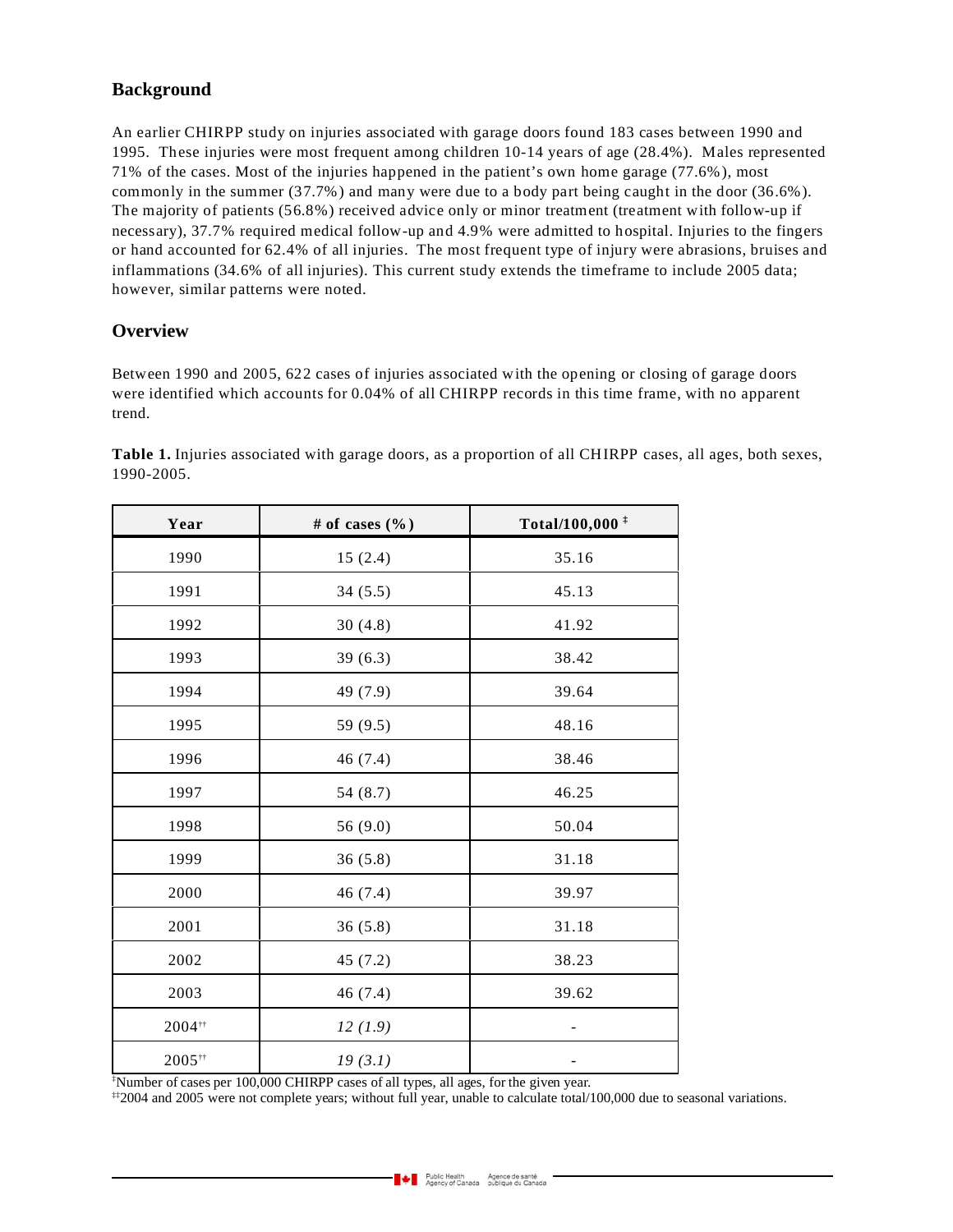### **Age and sex distribution**

Table 2 shows the age distribution with just over 40% of cases occurring in patients aged 5-14 years of age. Males represented 68.8% of incidents. The median age was 12.8 years (range: 3 months to 86.9 years). The interquartile range  $(25<sup>th</sup>$  to  $75<sup>th</sup>$  percentiles) was 7.6 years to 36.0 years.

| Age (months) | # cases<br>$(\%$ of cases) | #cases/100,000 CHIRPP <sup>†</sup> | $%$ male |
|--------------|----------------------------|------------------------------------|----------|
| < 1          | 3(0.5)                     | 5.4                                | 33.3     |
| 1            | 9(1.5)                     | 7.9                                | 77.8     |
| $2 - 4$      | 83 (13.3)                  | 32.0                               | 72.3     |
| $5-9$        | 132 (21.2)                 | 41.2                               | 68.9     |
| $10-14$      | 128(20.6)                  | 32.8                               | 57.0     |
| $15-19$      | 44 $(7.1)$                 | 27.6                               | 68.2     |
| $>=20$       | 223(35.8)                  | 89.7                               | 74.4     |
| <b>Total</b> | 622 (100.0)                | 40.2                               | 68.8     |

**Table 2.** Age and sex distribution of patients who experienced injuries associated with garage doors, CHIRPP, all ages, both sexes, 1990-2005.

†Because CHIRRP collects information from ten children's hospitals and only four general hospitals, there is a high number of young children in the database. Using cases per 100,000 within an age group (instead of percentage by age group) adjusts for this uneven distribution.

### **Location**

Table 3 displays the location where injuries associated with garage doors occurred, with a combined total of 79.1% occurring in and around private homes. There were 47 cases (7.6%) which occurred while patient was working for income; of these, there was only one case involving a patient in the 10-14 age group and 4 cases in the 15-19 age group.

**Table 3.** Location of injuries associated with garage doors, CHIRPP, all ages, both sexes, 1990-2005.

| Location                               | # cases $(\%$ of cases) | # which occurred while<br>working for income<br>$(\%$ of location) |
|----------------------------------------|-------------------------|--------------------------------------------------------------------|
| Own home or other home garage          | 492 (79.1)              | 6(1.2)                                                             |
| Trade, construction or industrial area | 40(6.4)                 | 29 (72.5)                                                          |
| Public area (park, arena, school etc.) | 5(0.8)                  | 1(20.0)                                                            |
| Other or unspecified                   | 85 (13.7)               | 11 (12.9)                                                          |
| <b>Total</b>                           | 622(100.0)              | (7.6)                                                              |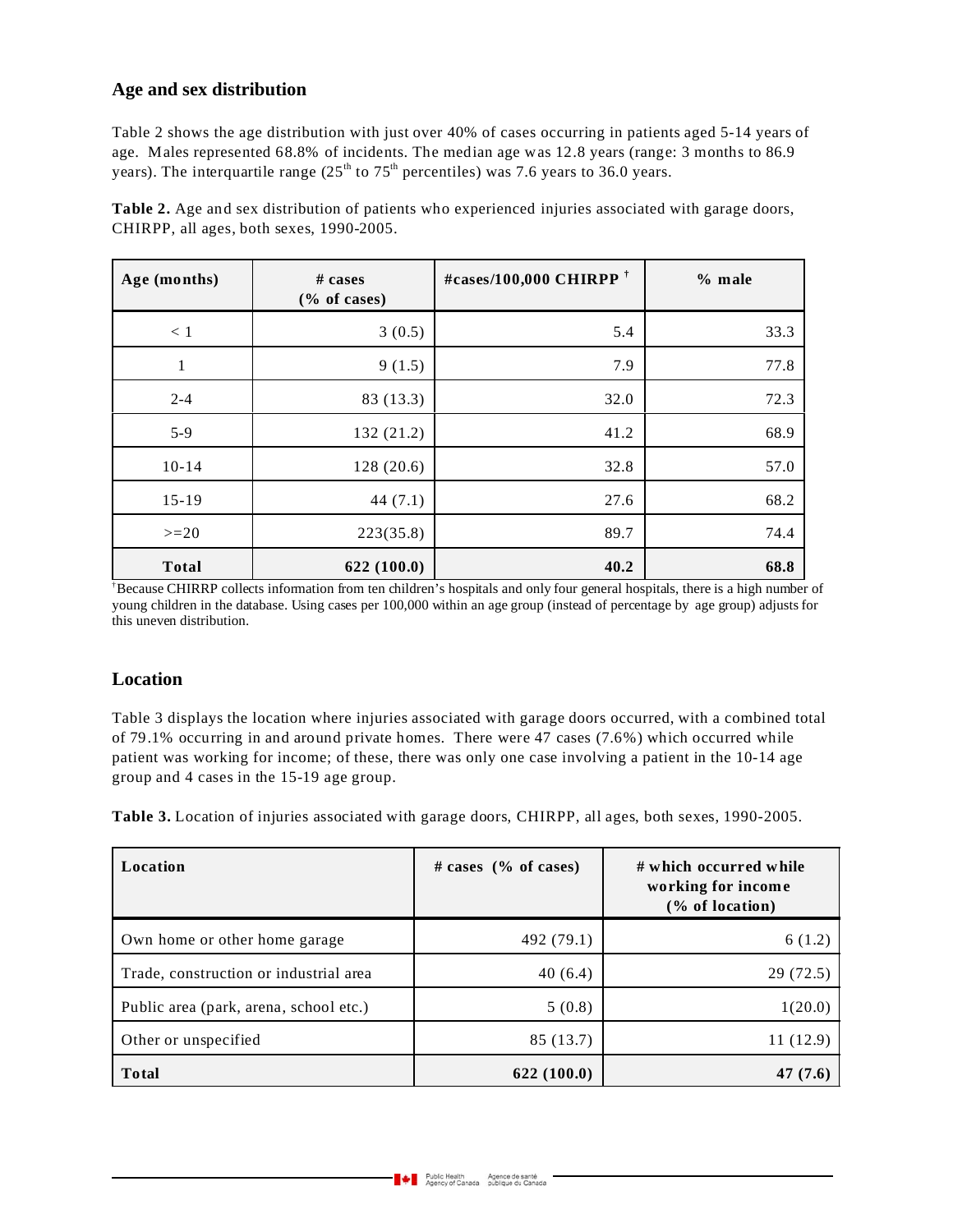#### **Season**

Table 4 lists the distribution of injuries by season, with close to two-thirds of injuries occurring during the spring or summer months.

**Table 4.** Season, injuries associated with garage doors, CHIRPP, all ages, both sexes, 1990-2005.

| <b>Season</b>              | # cases $(\%$ of cases) |  |
|----------------------------|-------------------------|--|
| Fall (September-November)  | 134(21.6)               |  |
| Winter (December-February) | 92 (14.8)               |  |
| Spring (March-May)         | 170 (27.3)              |  |
| Summer (June-August)       | 226 (36.3)              |  |
| Total                      | 622(100.0)              |  |

#### **Circumstances**

Table 5 describes what the patient's activity was at time of injury. Automatic garage doors were clearly identified in 12% of the cases, 75% were classified as either manual or automatic, and the remaining records did not specify.

**Table 5.** Activity at time of injury associated with garage doors, CHIRPP, all ages, both sexes, 1990- 2005.

| Patient activity at time of injury                           | # cases (% of cases) |
|--------------------------------------------------------------|----------------------|
| Underside of garage door closed or fell onto patient         | 248 (39.9)           |
| Body part caught in panel of door while opening/closing      | 208 (33.4)           |
| Injured by a mechanism of garage door <sup>†</sup>           | 52 (8.4)             |
| Injured while repairing garage door                          | 31(5.0)              |
| Cut on garage door window                                    | 14(2.3)              |
| Injured by garage door, not further specified (NFS)          | 14(2.3)              |
| Cut by piece of garage door while opening/closing            | 12(1.9)              |
| Garage door opened and hit patient                           | 11(1.8)              |
| Slipped while opening/closing garage door                    | 10(1.6)              |
| Patient lifted by door while opening, then fell to ground    | 9(1.5)               |
| Strain while opening/closing garage door                     | 7(1.1)               |
| Garage door fell off hinge/tracks onto patient (malfunction) | 6(1.0)               |
| <b>Total</b>                                                 | 622 (100.0)          |

†Mechanism includes roller, track or spring.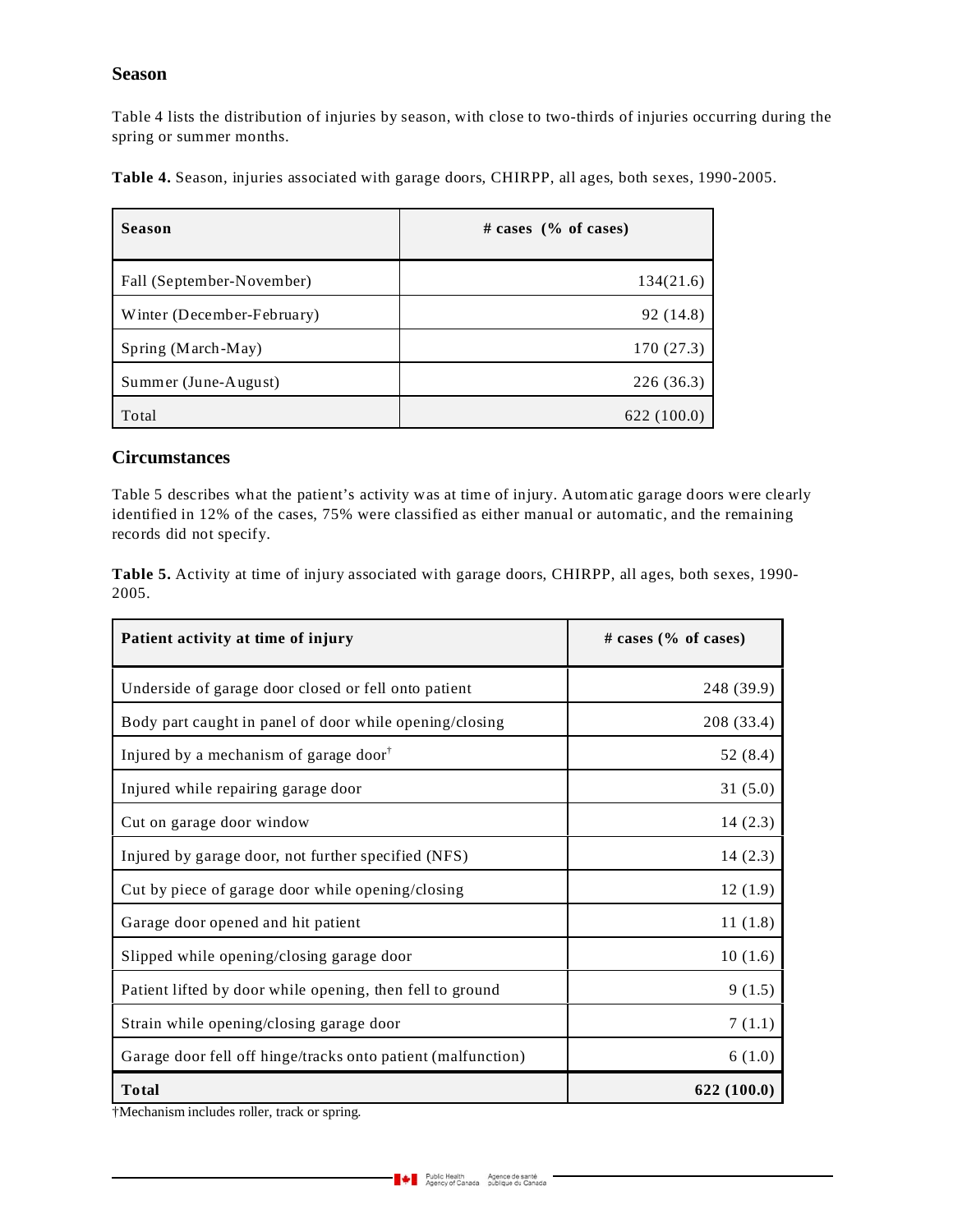### **Injuries associated with garage doors**

In this dataset, there were 622 patients with 711 injuries. Table 6 details the body region and the nature of injury. Overall, 30% of injuries were lacerations, 25% were bruise/abrasions and 16% fractures. Nearly 70% of all injuries occurred to the upper extremities (e.g. hand, arm, fingers). Of these cases, 57% were bruise/abrasions or lacerations. There were 2 patients who suffered internal injuries; one of these experienced internal injuries to both the thorax and abdomen. Both cases were to children between the ages of 6 and 10, who were caught underneath the garage door as they tried to "dive" below it as it was closing. There were 15 cases of amputations to upper extremities; one case involved a hand and the other 14 were to the finger or thumb.

| Body part <sup>#</sup> | # of cases      |
|------------------------|-----------------|
| nature of injury       | $(\%$ of cases) |
| Head, Face, Neck       | 91 (12.8)       |
| laceration             | 34              |
| minor head injury      | 22              |
| bruise/abrasion        | 17              |
| sprain/strain          | $\sqrt{6}$      |
| concussion             | 5               |
| soft tissue            | 3               |
| facial fracture        | $\overline{c}$  |
| neck fracture          | $\mathbf{1}$    |
| eye injury             | $\mathbf{1}$    |
| <b>Upper Extremity</b> | 489 (68.8)      |
| laceration             | 165             |
| bruise/abrasion        | 123             |
| fractures              | 78              |
| crush                  | 68              |
| soft tissue            | 18              |
| amputation             | 15              |
| sprain/strain          | 12              |
| nerve/muscle           | 6               |
| dislocation            | $\overline{4}$  |
| <b>Trunk</b>           | 35(4.9)         |
| bruise/abrasion        | 16              |
| sprain/strain          | 7               |
| soft tissue            | 6               |
| internal               | 3               |
| laceration             | $\overline{2}$  |
| fractures              | $\mathbf{1}$    |
| <b>Lower Extremity</b> | 79 (11.1)       |
| bruise/abrasion        | 35              |
| fractures              | 23              |
| laceration             | 9               |
| sprain/strain          | $\sqrt{6}$      |
| soft tissue            | 4               |
| crush                  | $\overline{2}$  |
| Other/unknown          | 17(2.4)         |
| Total <sup>‡</sup>     | 711 (100.0)     |

**Table 6.** Body part and nature of injury, injuries associated with garage doors, CHIRPP, all ages, both sexes, 1990-2005.

<sup>‡</sup>CHIRPP allows the reporting of up to 3 injuries per patient. This table reports all injuries.